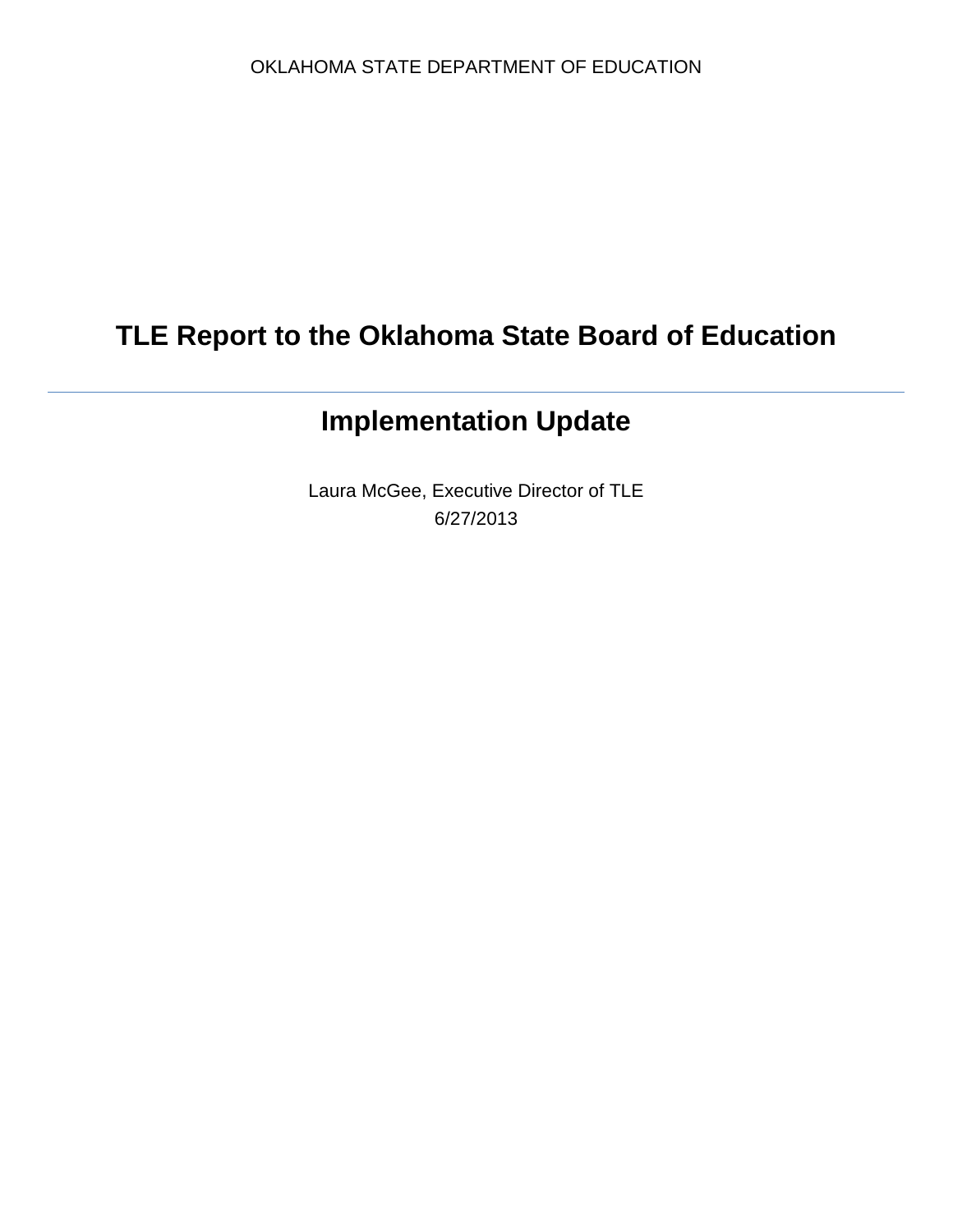### **Introduction**

Research proves definitively that having an effective teacher in the classroom is the variable that has the greatest impact on student learning. The Oklahoma State Department of Education (OSDE) and the Oklahoma State Board of Education understand this fact and have committed to giving teachers and leaders the tools they need to become the most highly skilled educators possible. Part of this commitment has been demonstrated through the on-going development and implementation of the Teacher and Leader Effectiveness Evaluation System (TLE), which was mandated through Senate Bill (SB) 2033 in 2010. Since that time, great strides have been made to change both the format and philosophy behind teacher evaluation in our state.

#### **Implementation Timeline**

On May 29, 2013, Governor Fallin signed SB 426 into law after Superintendent Barresi and state legislators requested a two-year delay of full implementation of the entire TLE system. Districts have been given guidance from the Executive Director of TLE and should continue to move forward with the implementation of all portions of the TLE system based on the timelines that are clearly outlined in SB 426. In short, the qualitative components will be fully implemented in 2013-2014 as discussed below, and the quantitative components will be fully implemented in 2015-2016. A copy of the district timelines is attached.

#### **Qualitative Components**

Throughout the 2012-2013 school year, districts piloted the qualitative evaluation frameworks for both teachers and leaders. Both the Marzano Causal Teacher Evaluation Model and the Tulsa Teacher and Leader Effectiveness frameworks were piloted for teachers while McREL and Marzano leader frameworks were introduced for principals. The Danielson evaluation framework for teachers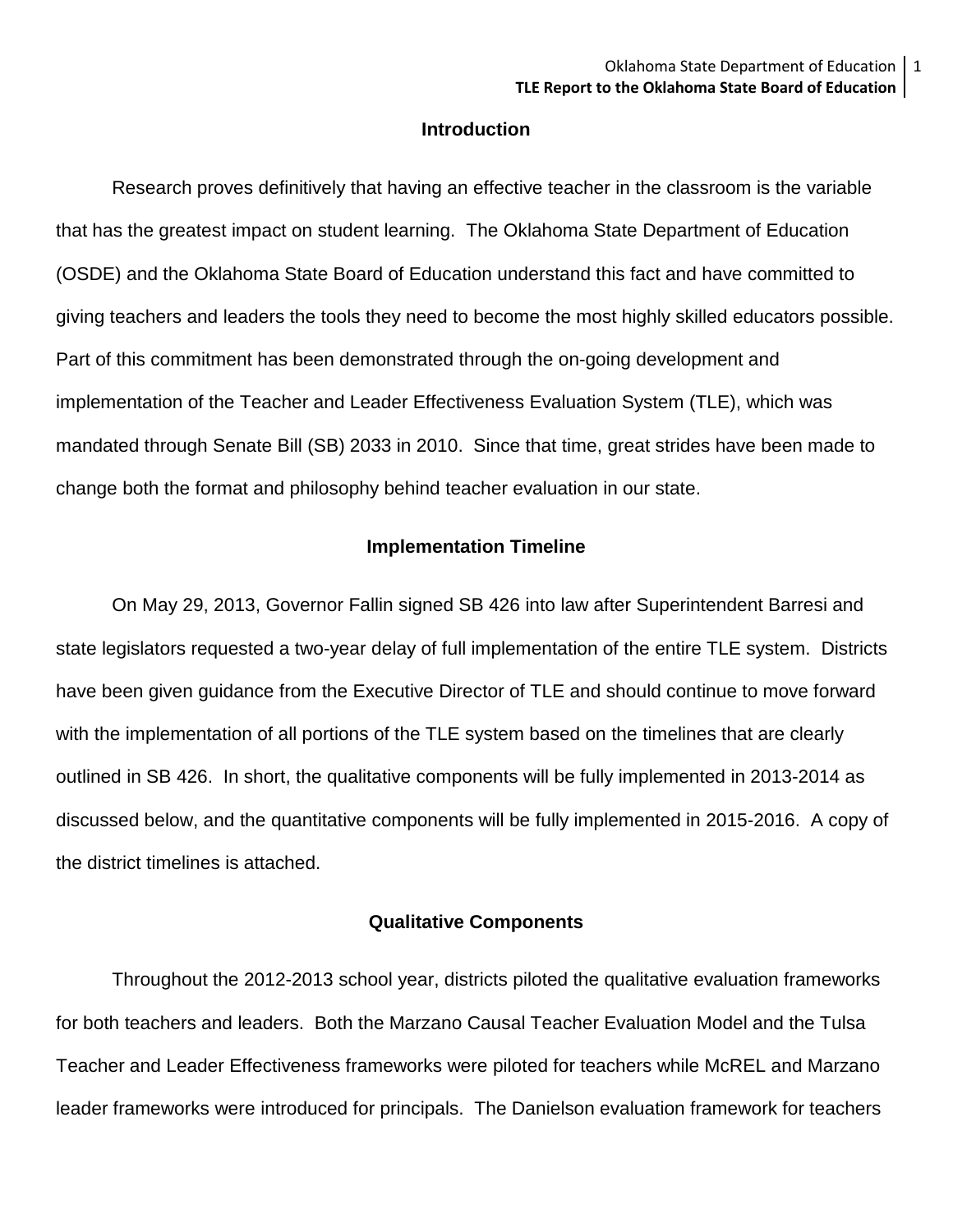and the Reeve's framework for the evaluation of school leaders, although approved by the State Board of Education, were not piloted by any district during the 2012-2013 school year. They remain on the approved frameworks list and can be adopted by school districts in the future.

In-depth training on how to properly use the evaluation frameworks was provided by two entities last year. The Cooperative Council of School Administrators (CCOSA) trained principals and leaders on the Tulsa and McREL models while LearningSciences Inc. trained principals and leaders on the Marzano frameworks for both teachers and leaders. While training was funded through state funds last summer as a specific line item, districts will pay for the training of new administrators during the 2013-2014 school year using funds appropriated for professional development related to all state education reforms. A copy of the summer/fall 2013 training schedule along with the costs associated with the training of new evaluators is attached.

All qualitative evaluation frameworks must be implemented across the state in every school district during the 2013-2014 school year. The State will move from piloting these evaluation tools to fully implementing them in accordance with SB 426. The State Board of Education will continue to have the option of adopting additional evaluation frameworks that meet the State's criteria for viable evaluation tools.

### **District Feedback**

To gain vital information as to how piloting the new evaluation frameworks impacted districts this year, a survey was sent to superintendents in February 2013. Superintendents were asked to gather information from their leaders and report back to the TLE office at the OSDE. Three hundred twenty-seven responses were received.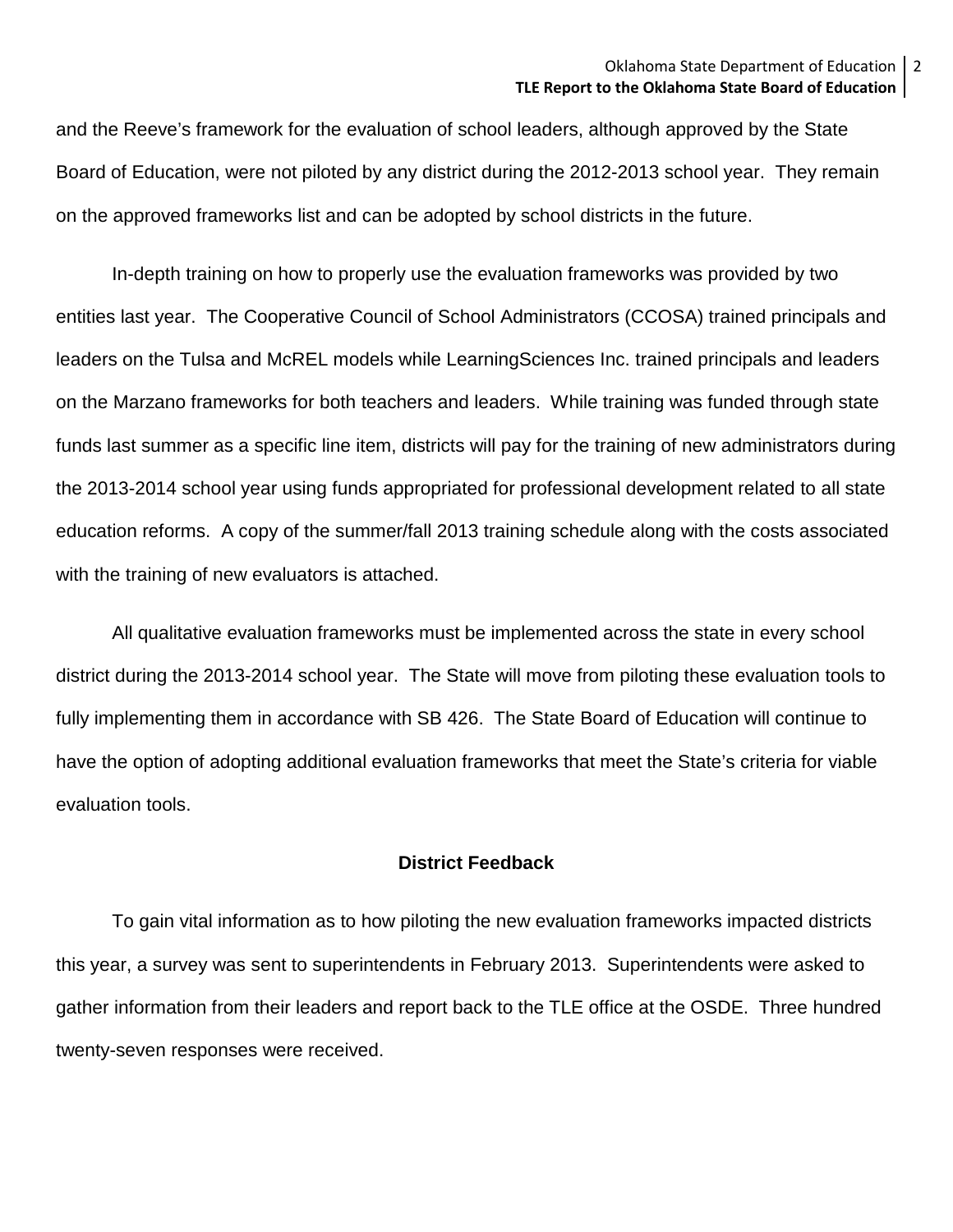The primary objective of the survey was to find out whether or not the evaluation frameworks were helping school leaders provide actionable feedback to educators while distinguishing between ineffective, effective, and highly effective personnel. When asked to what extent the new evaluation frameworks provide actionable feedback to teachers, ninety-three percent (93%) of respondents answered from average to a tremendous extent. Similarly, ninety-one percent (91%) of participants indicated that the frameworks provide actionable feedback to leaders from average to a tremendous extent. Ninety-one percent (91%) of district leaders stated that the frameworks distinguish between the effectiveness of teachers from average to a tremendous extent while eighty-nine (89%) percent indicated the frameworks distinguish between the effectiveness of leaders on a continuum from average to a tremendous extent. Overall, responses as to the ability of the frameworks to provide actionable feedback and distinguish the effectiveness of educators were overwhelmingly positive.

Perhaps the most powerful indication as to the impact the evaluation frameworks are having on instructional practice can be found in the individual responses many leaders gave. When asked, "What positive changes have resulted from the implementation of the qualitative portion of TLE for both teachers and leaders in your district," one assistant superintendent responded, "Never in my 35 years as an educator have we had this much discussion of effective instruction. We have a common language across buildings. Professional Learning Communities have purpose and direction as we support each other in learning the new instructional model. Professionalism across the district is on the up-swing." Another district leader stated, "The district has a clear understanding of what an effective teacher is. Teachers are beginning to see that their evaluation is based on their effectiveness, not on subjective aspects as in the past. We are developing a common language, which is critical in a large urban district." A leader of a smaller district indicated that they "are seeing an increase in meaningful conversations and conferencing with teachers. It has opened the lines of discussion for growth that was lacking in our previous evaluation instrument. The rubric lays out the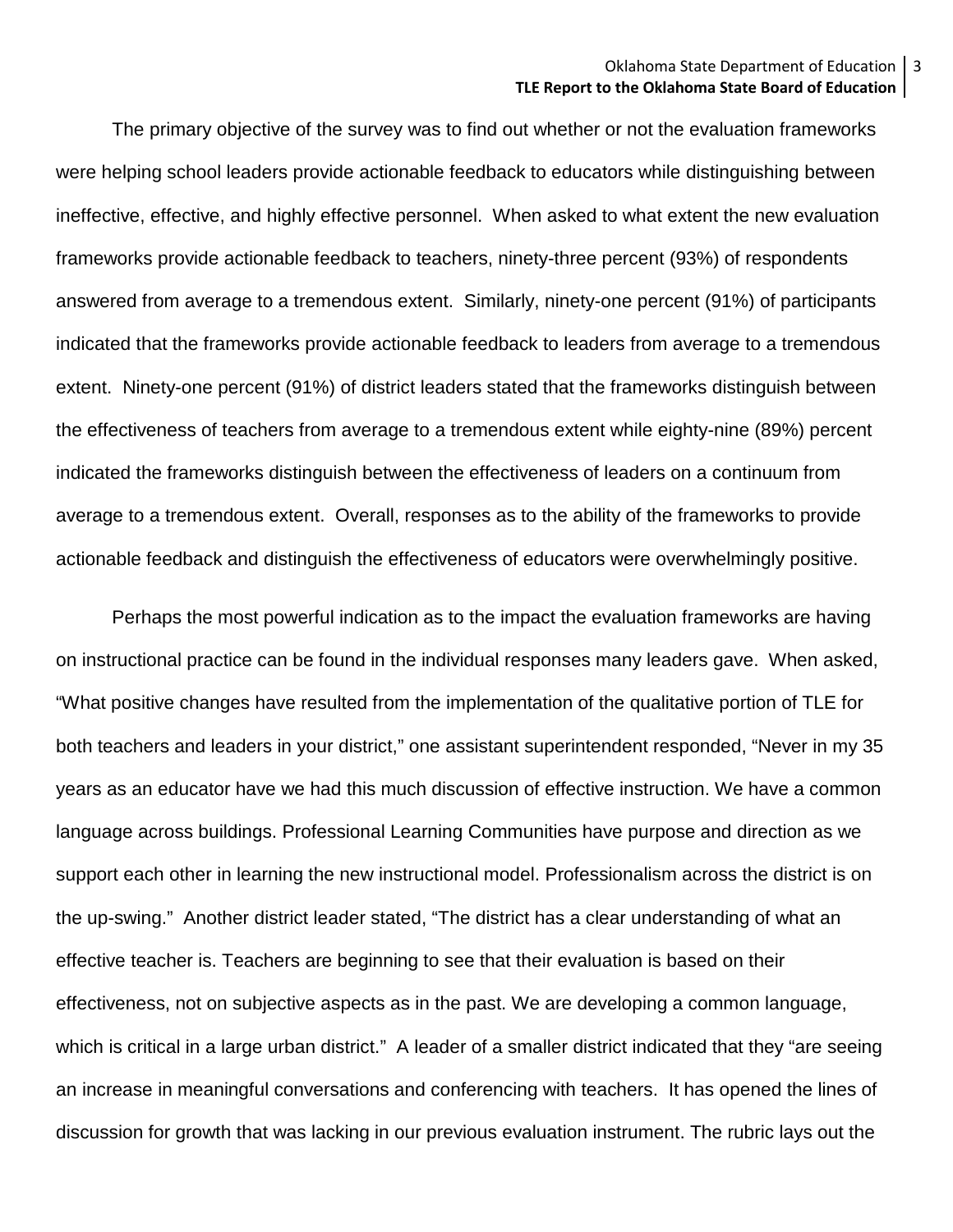expectations of an effective teacher, and outlines for the teacher the expectations of their administrator. It gets administrators into classrooms more often." The principal of a small rural school stated, "I believe the accountability factor has risen for both teachers and leaders due to the TLE. In providing explicit guidelines within the rubric has caused us to be more conscientious of our day to day practices.**"**

District leaders were also asked to respond to this question, "What challenges are you facing as you implement the qualitative portion of TLE for both teachers and leaders?" Educators answered that while the evaluation frameworks are resulting in a greater focus on professional growth and development for both teachers and leaders, they do have concerns regarding the amount of time the TLE evaluation system takes to implement with fidelity. Principals must continue to rearrange their daily schedules to reflect the priority of being an instructional leader rather than a manager. While this is easily said, the reality of the day-to-day responsibilities a school leader faces is tremendous. Survey results clearly show that administrators are having difficulty implementing the qualitative portion with fidelity because so much more time must be spent on teacher observations, feedback, and evaluations. Leaders will certainly need continued training as to how they can meet the requirements of the TLE system without ignoring the other key components of their positions. Other than time being a challenge, some leaders did respond that funding is an issue as the responsibility now falls to the district to pay for TLE training. These concerns are legitimate and the State Department of Education is listening. Since SB 426 has been signed into law, some relief will come to districts as they will no longer have to complete evaluations of probationary teachers by the formerly established November and February deadlines. Instead, administrators will be required to provide feedback to probationary teachers at least once in the fall and once in the spring. Furthermore, Governor Fallin signed SB 207 into law calling for the evaluation of highly effective and superiorly ranked teachers on a bi-annual basis rather than yearly. To address funding concerns, the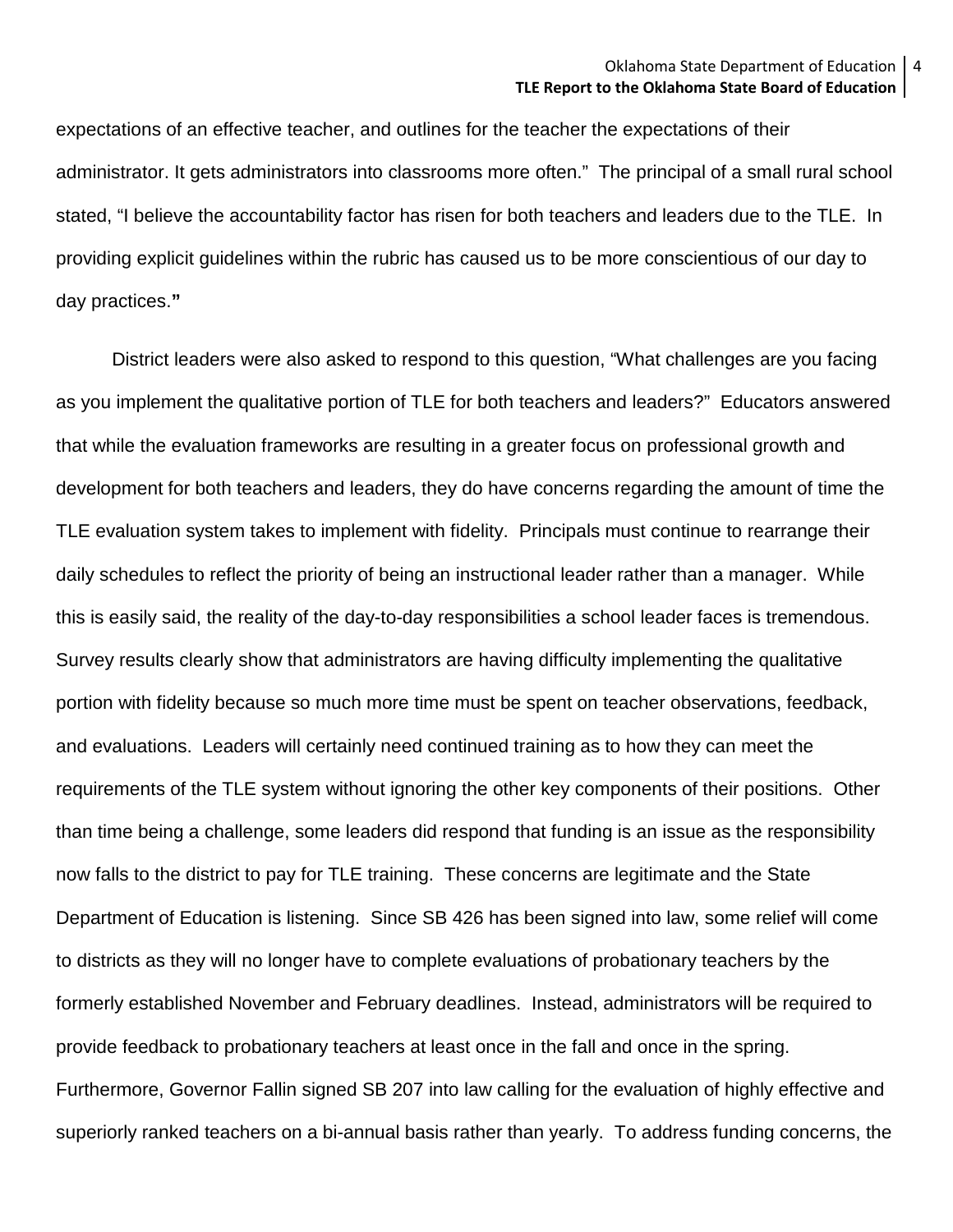State Board of Education approved funding for districts to provide professional development related to the State's education reform initiatives. This funding will assist in off-setting some of the costs of TLE training.

For the majority of school districts, however, the pilot year of the qualitative portion of TLE was successful in the leaders' eyes. Many instructional leaders have reported to the OSDE that changes that are occurring through the new evaluation frameworks are some of the most significant and meaningful advances in the profession that they have seen in years. Leaders are grateful for the twoyear delay for the implementation of the quantitative components of the TLE so they can continue to focus on the qualitative framework implementation, which is already proving to be an incredibly valuable professional growth tool.

#### **Teacher Feedback**

In May of 2013, the TLE office asked teachers to respond to a ten-question survey regarding the impact that the new evaluation frameworks have had on instructional practice. Almost 5,500 teachers have responded to date. Once again, the goal of the survey was to solicit responses as to how the evaluation frameworks are changing educational practice within our schools on a day-to-day basis.

Teachers were asked, "To what extent has the new evaluation framework (Marzano/Tulsa) contributed to improved professional dialogue in your building?" Sixty-one percent (61%) of the teachers who responded to the survey indicated that the new framework adopted by their district has improved professional dialogue somewhat to a great deal. Throughout the 2013-2014 school year, leaders must continue to foster professional dialogue through Professional Learning Communities or team meetings. The evaluation instrument should lead educators onward in their quest for collaboration, research-based instructional strategies, effective classroom management techniques,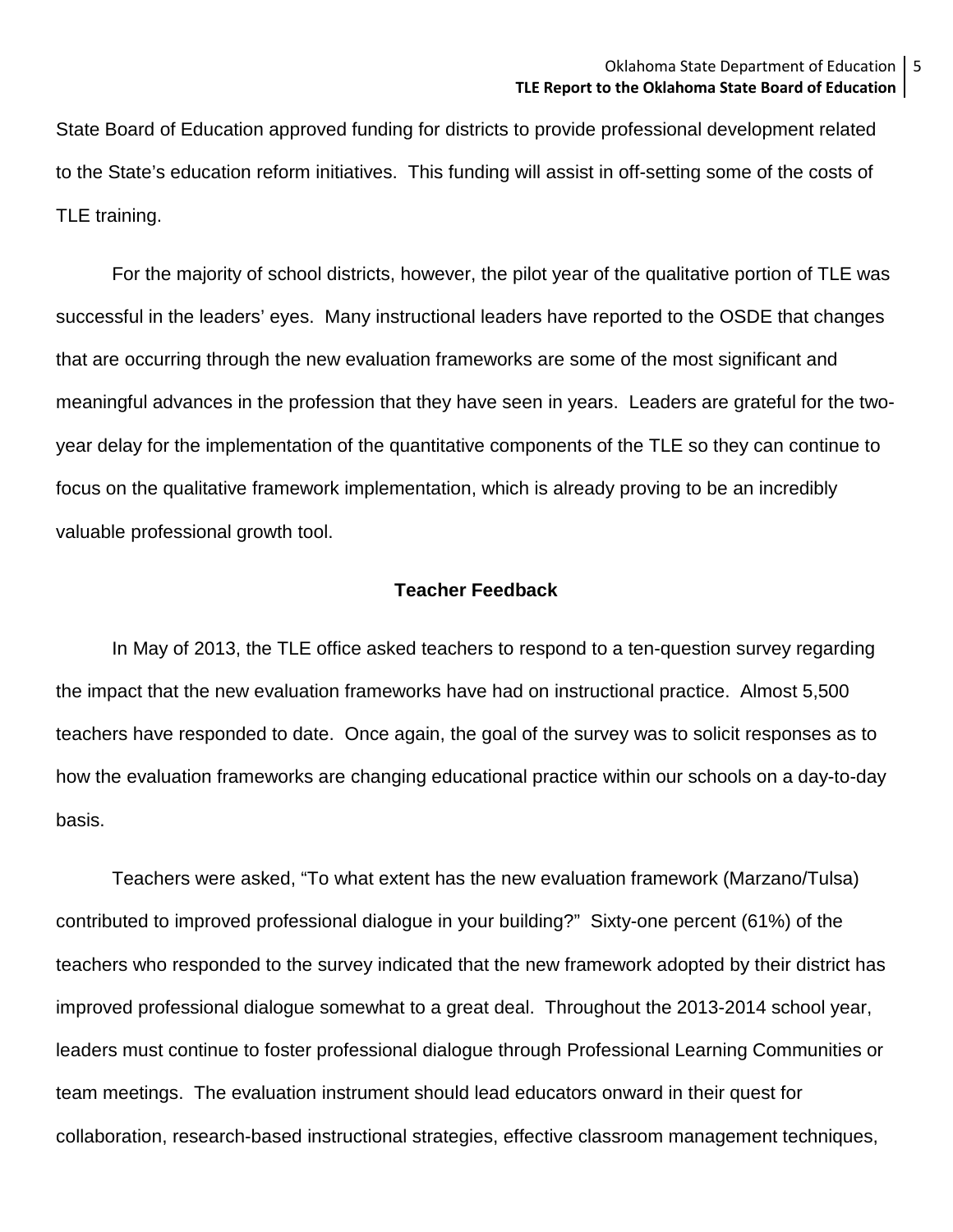and intervention/enrichment driven by data. Feedback from the evaluation frameworks should lead to dynamic and meaningful professional conversations that are facilitated by instructional leaders in every school.

Sixty-nine percent (69%) of educators responded that the new evaluation framework has provided actionable feedback from an average amount to a tremendous extent. One teacher responded, "I believe the framework has provided a great deal of additional accountability for teachers in our schools. The feedback component is wonderful. I am appreciative of the constructive criticism provided." Multiple educators indicated that the framework has opened the lines of communication between administrators and teachers.

When asked, "On a scale of 1-5, how informed do you feel as a result of the TLE training your administrators have provided to you this year," eighty-six percent (86%) of respondents marked that they felt informed to extremely informed. It is imperative that teachers understand how they are being evaluated, not only by the qualitative framework(s), but also through the entire TLE system as it is implemented systematically throughout the next two years. More importantly, teachers must view the entire evaluation system as a roadmap for professional growth. As OSDE leaders and district administrators continue to train teachers on the TLE frameworks and evaluation system, the message must always be that the TLE's purpose is to highlight areas of strength, expose areas of weakness, and create a professional growth blueprint that will lead teachers to meaningful and relevant growth opportunities. The goal is to strengthen them as professional educators who will, in turn, cause students to soar academically and emotionally. It is imperative that the evaluation instrument be used to inform instruction and that teachers view it as essential to their ability to provide the most rigorous and meaningful education to their students as possible.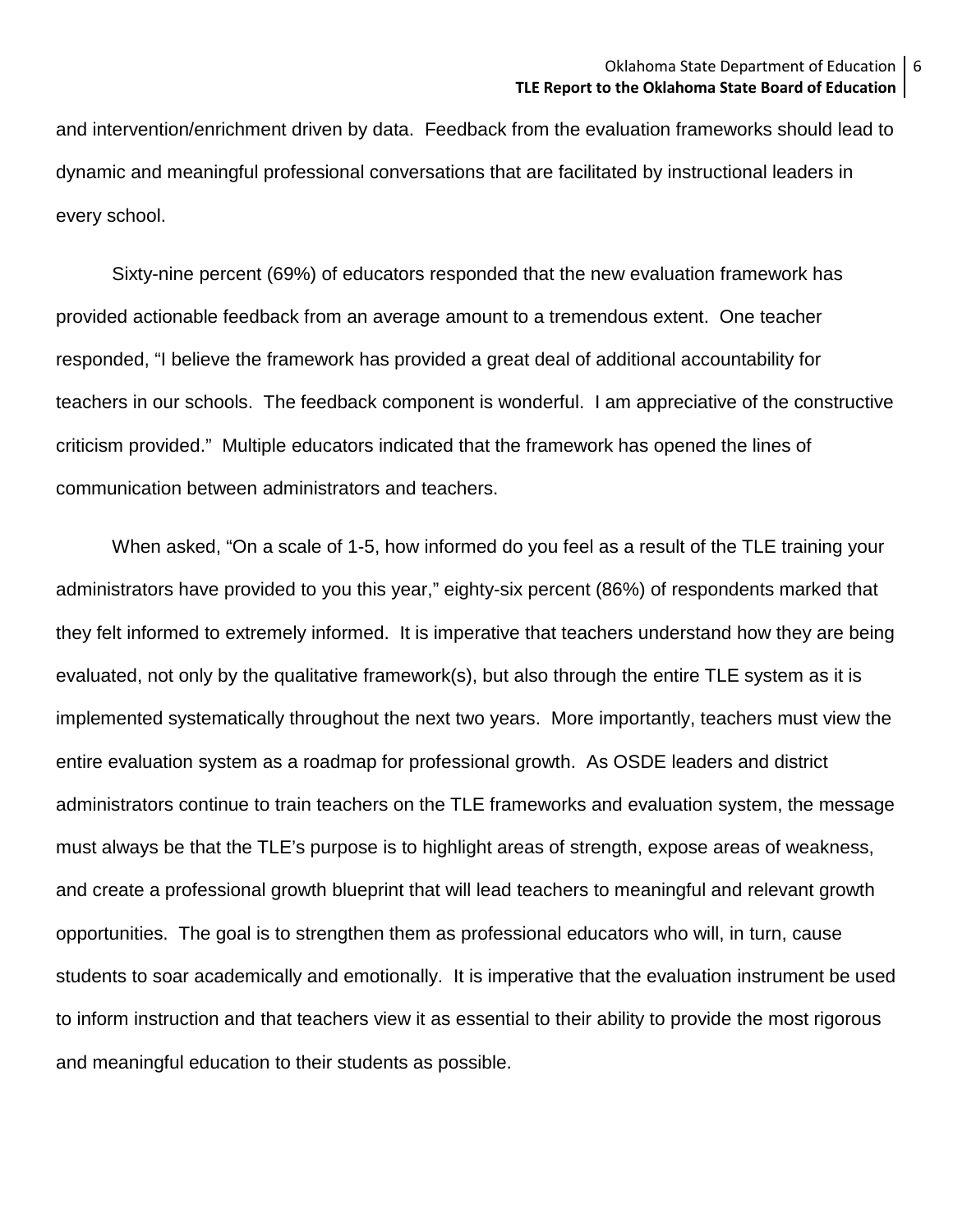Because the TLE is designed to lead teachers to better practice, additional focus must be placed on helping educators understand the connection between the evaluation tool and the day-today instructional strategies that are used by educators throughout our state. Teachers were asked, "To what extent has the new evaluation framework changed your teaching practices?" Fifty-seven percent (57%) of the teachers who responded indicated that their teaching practice had changed somewhat to a great deal due to the new evaluation tools. While more than half of the teachers surveyed indicated the TLE has changed instructional practice, clearly more work needs to be done in this area. Fundamentally, results from observations and evaluations must guide instructional practice while honing teachers' skillsets.

While the majority of responses from teachers are positive in nature, five percent (5%) of respondents did write in responses that are disheartening. Many of these teachers said they were given no feedback throughout the year, the new framework was not implemented with fidelity, that principals did not train them properly, and that the new evaluation framework created fear and pressure rather than productivity. It is crucial that administrators implement the TLE evaluation system with integrity and purpose. Where teachers are not being evaluated correctly, the State Department of Education should seek ways to better train administrators and district leaders. The OSDE is developing plans regarding how to best monitor the implementation of the TLE system as we move from piloting the qualitative component to full implementation.

The TLE office expects continued growth during the full implementation year of the qualitative frameworks. If teachers do not believe the new evaluation tools lead to professional growth, changes in instructional practice, or increased professional dialogue, the investment in the TLE evaluation system will not accomplish its intended purpose: to build educator capacity for improving student learning. The OSDE must continue to focus on building instructional leaders who are able to use the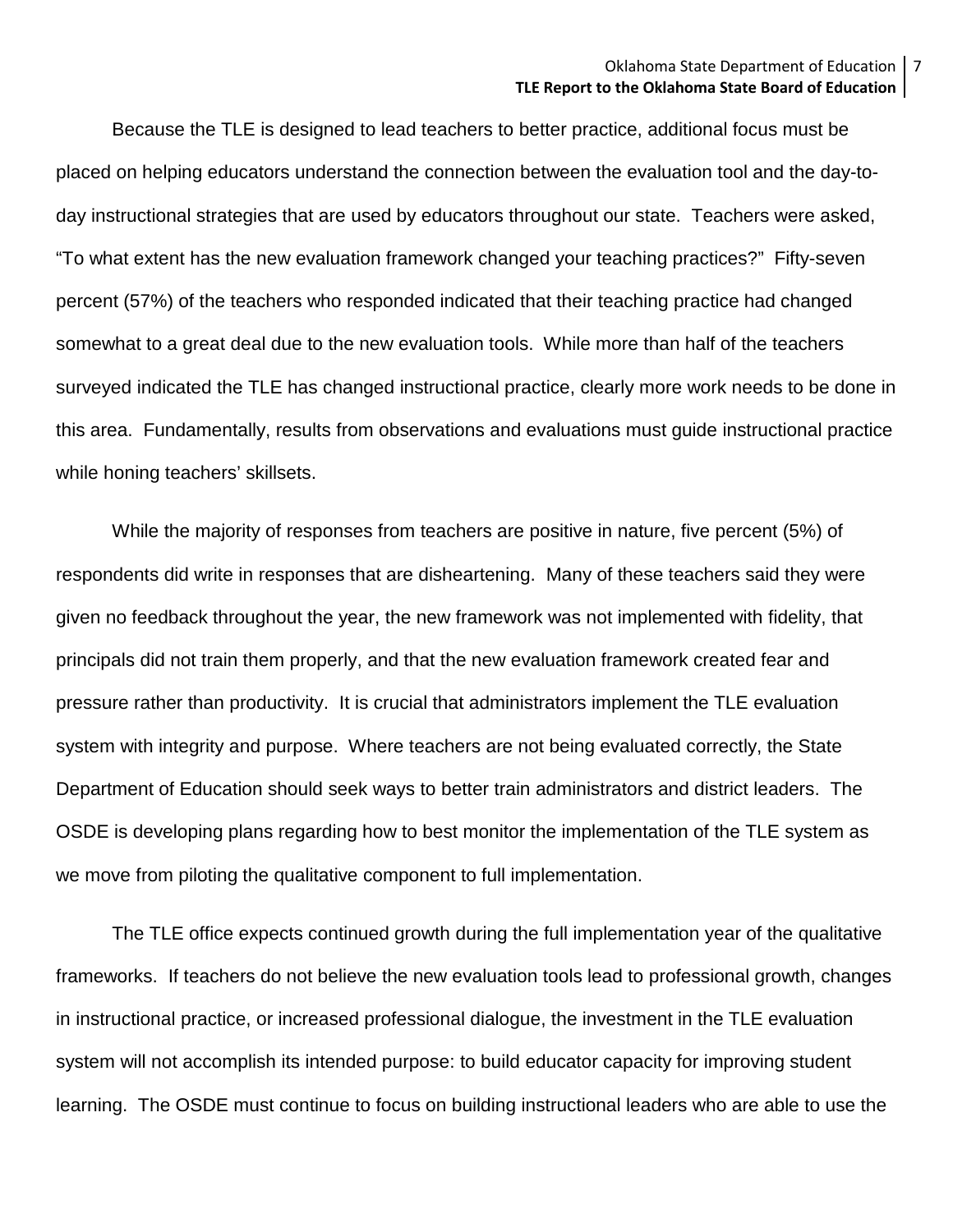results of teacher evaluations to improve practice and guide teachers to meaningful professional growth opportunities.

## **Recommended Professional Development/Training Focus for 2013-2014**

- Time management for school leaders the art of delegating with a focus on instructional leadership
- Pointing educators to meaningful professional growth opportunities
- Increasing capacity of teachers/leaders
- Leading professional discourse for teachers/leaders
- Developing peer mentors
- Connecting Oklahoma Academic Standards to Teacher and Leader Effectiveness

## **Quantitative Components: Other Academic Measures**

A list of approved Other Academic Measures and district policy requirements were adopted in December 2012 by the State Board of Education. Other Academic Measures comprise fifteen percent (15%) of a teacher or leader's final evaluation score. According to SB 426, districts will pilot this portion of the quantitative component of TLE during the 2013-2014 school year. Districts may pilot at one site or throughout the entire district. Preliminary data will be reported back to the Oklahoma State Department of Education.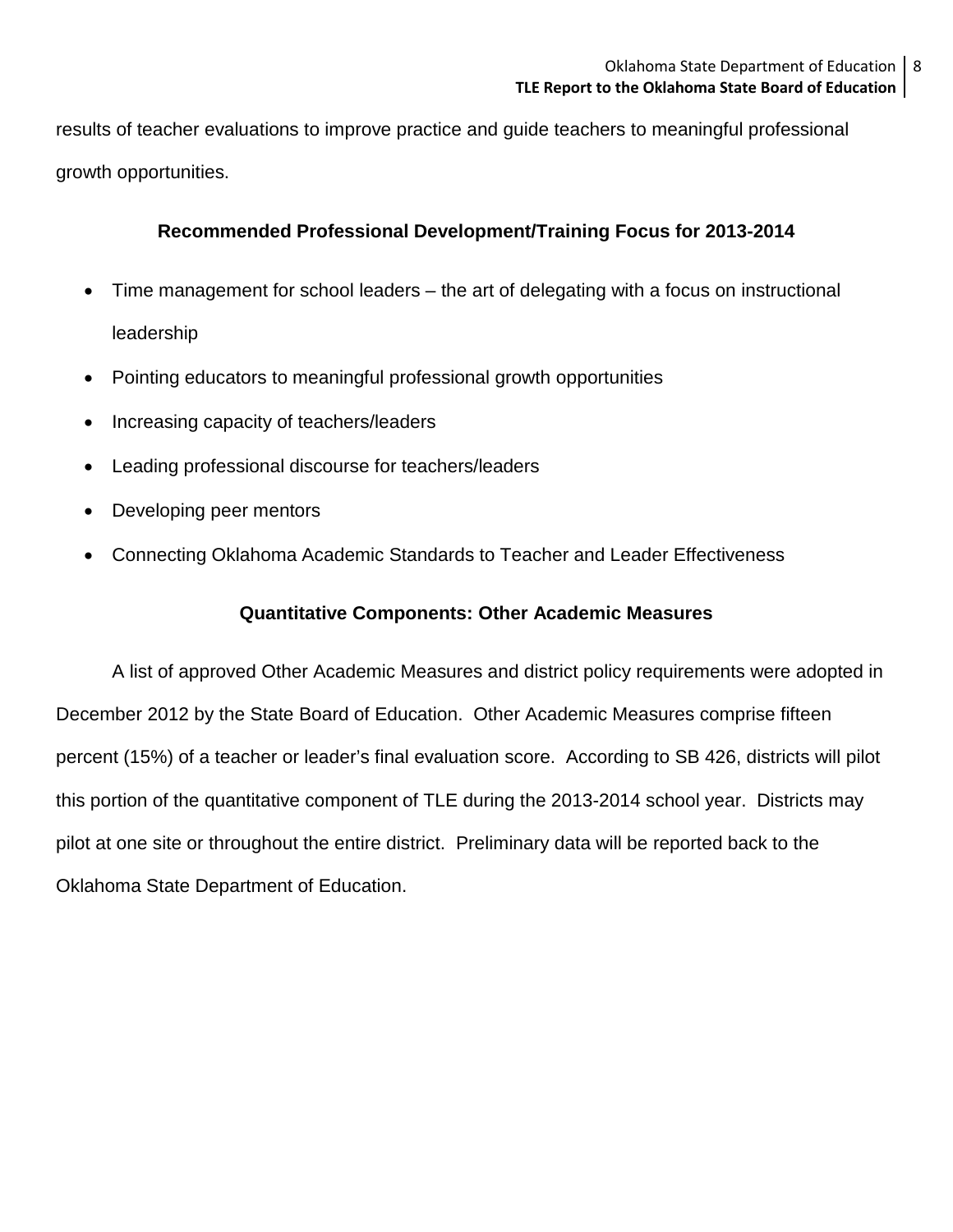#### **Quantitative Components: Roster Verification**

Roster Verification was piloted voluntarily by districts throughout the state this year. Linking students to their teachers appropriately is a critical step in the State's ability to calculate accurate, reliable, and meaningful value added reports for both teachers and administrators. While the Roster Verification process is extremely valuable, it is rather time-consuming for data coordinators and other district personnel who work closely with student data entry. It is imperative that districts who did not pilot Roster Verification be pro-active by working with the OSDE to ensure data is correctly uploaded and complete before the spring of 2014. All training materials are available online on the Oklahoma State Department of Education Web site allowing districts to train teachers and staff at any point this year.

Business rules and guidance for Roster Verification need to be adopted by the State Board of Education in the near future. The State's value added analysis vendor and OSDE staff will work closely with the TLE Commission and State Board of Education to adopt rules that create consistency across the state.

### **Quantitative Components: Value Added Measures**

The Teacher and Leader Effectiveness evaluation system will include student growth data as thirty-five percent (35%) of a teacher or leader's total evaluation in the year 2015-2016. The State Department of Education submitted a Request for Proposals through the Office of Management and Enterprise Services Central Purchasing Division. A contract is expected to be awarded shortly. The value added analysis vendor will work alongside key stakeholders, OSDE staff members, the TLE Commission, and the Oklahoma State Board of Education to make business decisions regarding the value added model which will be used as part of the TLE evaluation system to demonstrate student growth and teacher/leader effectiveness.